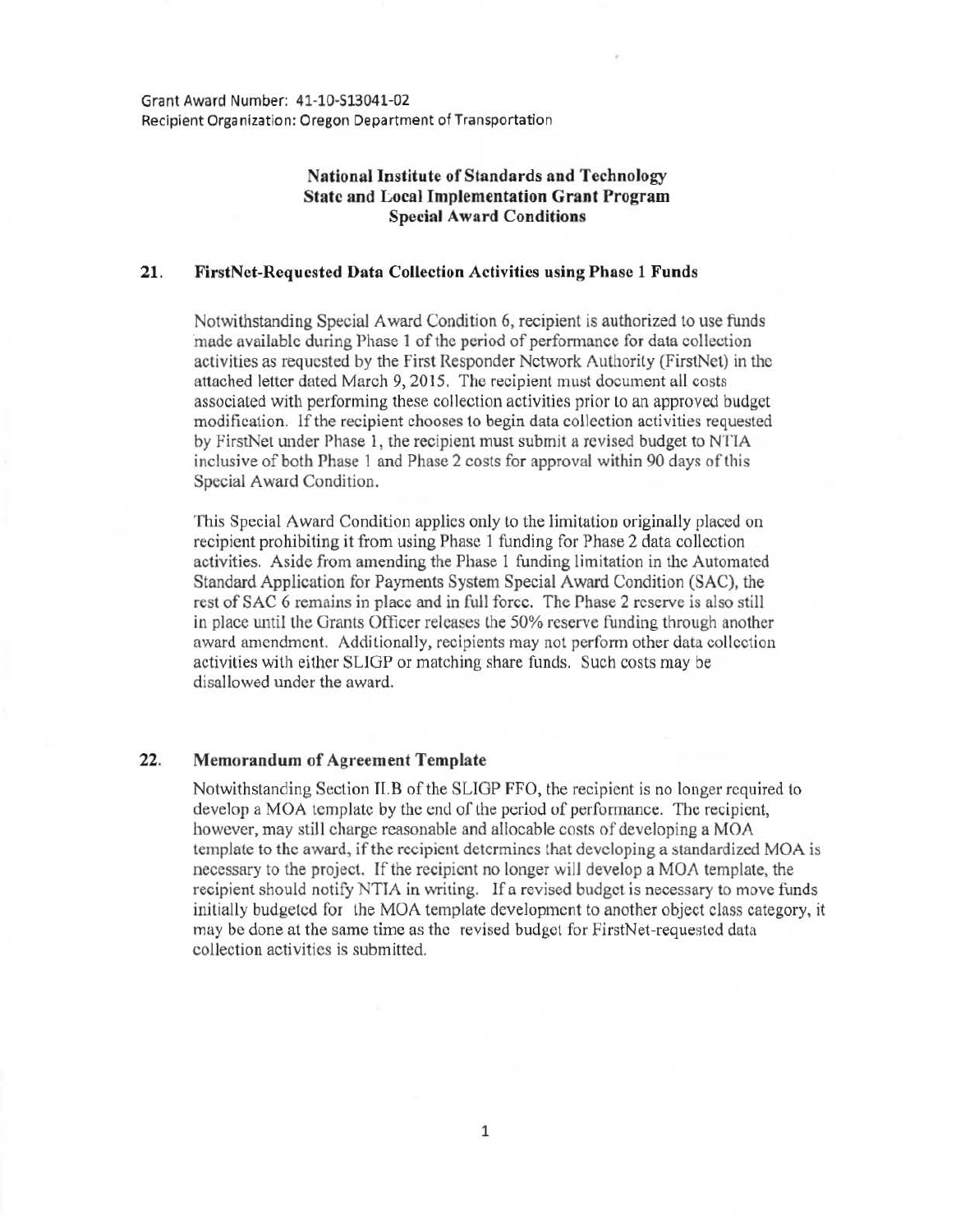

March 9, 2015

The Honorable Lawrence E. Strickling Assistant Secretary for Communications and Information U.S. Department of Commerce 1401 Constitution Avenue, N.W. Washington, D.C. 20230

RE: SLIGP Second Phase- Finalized Data Collection Elements

Dear Assistant Secretary Strickling:

The First Responder Network Authority (firstNel) has confirmed its approach to data collection for the second phase of the State and Local Implementation Grant Program (SLIGP) following meetings with, and the receipt of input from, the State Single Points of Contact (SPOCs). Based on the processes and anticipated timing for the development of the Comprehensive Network Solution(s) Request for Proposal and State Plans for building, operating, and deploying the nationwide public safety broadband network, along with the feedback from many SPOCs, FirstNct has concluded that the attached data collection elements are those that would be useful for the second phase of SLIGP and will pursue accordingly.

The attached data elements arc intended to maximize the collection of stakeholder inputs for FirstNct's planning process to help shape the Nationwide Public Safety Broadband Network acquisition and ultimately the State Plans that are delivered to each Governor. In particular, FirstNet will request data from the States on five general topics:

- I) Coverage- desired coverage areas and deployment phases
- 2) Users and Operational Areas information on potential user base and their operational areas
- 3) Capacity Planning information on applications and data usage
- 4) Current Providers / Procurement information on current service providers, plans, and potential barriers to adoption
- 5) State Plan Decision documentation of the process and potential barriers for State Plan decision-making

I thank you for your prompt attention to this matter and, as always, look forward to our ongoing partnership on SLIGP endeavors.

Sincerely

TJ Keynedy Activa Executive Director First Responder Network Authority

 $cc$ 

Stephen Fletcher, Associate Administrator for Public Safety National Telecommunications and Information Administration

> First Responder Network Authority • U.S. Department of Commerce 12201 Sunrise Valley Drive • Reston, VA 20192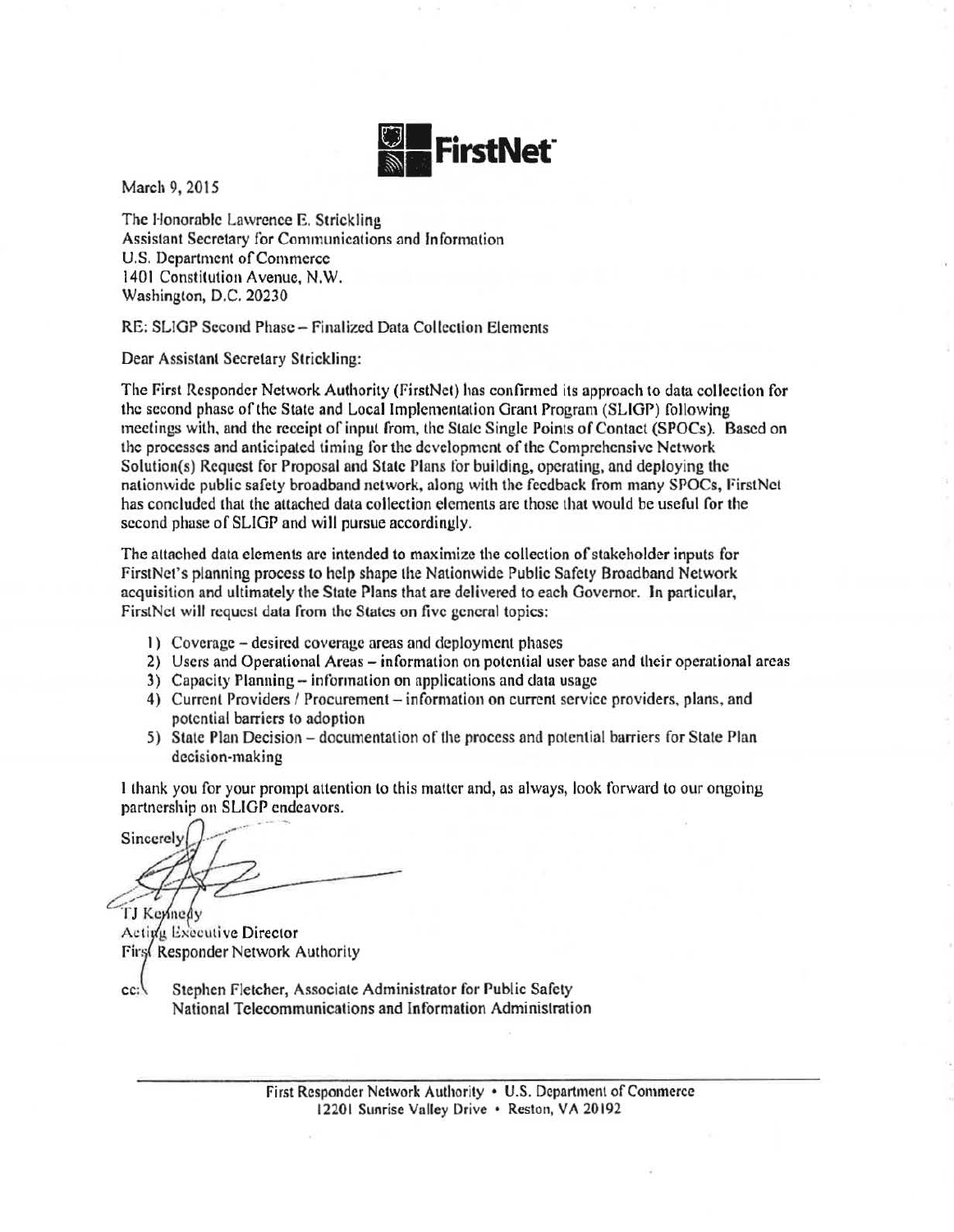| <b>Data Categories</b> |                                                                  | Description                                                                                                                                                                                                                                                                                                                                                                                                                                                                                                                                                                                                     | Survey           | Other<br>Viethod |
|------------------------|------------------------------------------------------------------|-----------------------------------------------------------------------------------------------------------------------------------------------------------------------------------------------------------------------------------------------------------------------------------------------------------------------------------------------------------------------------------------------------------------------------------------------------------------------------------------------------------------------------------------------------------------------------------------------------------------|------------------|------------------|
|                        | 1. Coverage                                                      | Identify desired coverage and proposed deployment phases within the State/Territory                                                                                                                                                                                                                                                                                                                                                                                                                                                                                                                             |                  |                  |
| 1a.                    | <b>Coverage Objectives</b>                                       | Identify State/Territory coverage by developing a baseline or providing feedback and changes to the FirstNet baseline                                                                                                                                                                                                                                                                                                                                                                                                                                                                                           |                  | x                |
| Ib.                    | Phased Deployment Approach                                       | Provide recommendations on targeted areas or objectives for each deployment phase (suggest a munmum of 5 phases)                                                                                                                                                                                                                                                                                                                                                                                                                                                                                                |                  | x                |
|                        | 2. Users and their Operational Areas                             | Gather information on the eligible user base and their respective operational areas                                                                                                                                                                                                                                                                                                                                                                                                                                                                                                                             |                  |                  |
| 2a.                    | Public Safety Entity ("PSE") <sup>3</sup> Info, Personnel Counts | Basic PSE demographics: entity name, discipline, location, POC, total personnel. Please provide the same information foi<br>those entities that qualifying PSEs wish to designate as PSEs within the State/Territory (including Tribal lands) under the<br>terms of the Act <sup>2</sup> .                                                                                                                                                                                                                                                                                                                      | x                |                  |
| 2 <sub>b</sub>         | Devices - Counts and Types                                       | Number and type of agency issued voice/data wireless devices used by PSE personnel, estimates of usage growth and<br>use of personally owned devices                                                                                                                                                                                                                                                                                                                                                                                                                                                            | ×                |                  |
| 2c.                    | <b>Users and Devices Summary</b>                                 | Estimate the total eligible user base within the State/Territory (including Tribal lands). Use the device/user ratio from<br>surveyed data to estimate the total number of currently deployed devices.                                                                                                                                                                                                                                                                                                                                                                                                          |                  | $\boldsymbol{x}$ |
| 2d.                    | <b>Operational Areas</b>                                         | Provide geographic areas of responsibility as well as common response areas for each PSE (as available)                                                                                                                                                                                                                                                                                                                                                                                                                                                                                                         |                  | $\mathbf{x}$     |
| 2d-i.                  | i. User maps based on jurisdiction                               | Baseline maps of user counts distributed across their respective areas of responsibilities                                                                                                                                                                                                                                                                                                                                                                                                                                                                                                                      |                  | x                |
| $2d - ii$              | ii. Common response areas (Calls for Service data)               | As available, provide calls for service response data from eligible PSEs, analyzing and mapping the results to show<br>common and critical response areas                                                                                                                                                                                                                                                                                                                                                                                                                                                       |                  | ×                |
|                        | 3. Capacity Planning                                             | Estimate current application and data usage                                                                                                                                                                                                                                                                                                                                                                                                                                                                                                                                                                     |                  |                  |
| За.                    | <b>Application Usage</b>                                         | Data gathering on basic application usage to identify what PSEs are currently using, frequency of use, and projected<br>growth. This information may also be used to estimate network capacity.                                                                                                                                                                                                                                                                                                                                                                                                                 | x                |                  |
| 36.                    | Data Usage (Traffic Profiles)                                    | Targeting a small subset of PSEs representing the different demographics of the State/Territory, capture data and<br>conduct analyses to quantify how much data is used by different PSEs. This sampling of data could be gathered and<br>analyzed, for example, by different size and scope of incident responses or planned events, by discipline types, by urban<br>vs. rural, comparing uplink vs. downlink, etc. Supplemental information on planned growth, launch of new applications,<br>limitations of current usage, etc. are all important to note while developing representative traffic profiles. |                  | $\mathbf x$      |
|                        | 4. Current Providers / Procurement                               | Information on current service provider's plans, procurement vehicles, and barriers to adoption                                                                                                                                                                                                                                                                                                                                                                                                                                                                                                                 |                  |                  |
| 4a.                    | Procurement vehicles / restrictions                              | Provide how mobile services are procured today, contract duration, and what restrictions may exist with leveraging<br>different procurement aptions                                                                                                                                                                                                                                                                                                                                                                                                                                                             | $\mathbf x$      |                  |
| 4a.                    | Plan types / costs                                               | Identify different plan types, periodicity, and their associated costs                                                                                                                                                                                                                                                                                                                                                                                                                                                                                                                                          | $\boldsymbol{x}$ |                  |
| 4a                     | Any specialized services provided?                               | Provide additional services supplied (e.g., network/system interfaces, SLAs, unique APNs, separate VLANs, COLTs/COWs)                                                                                                                                                                                                                                                                                                                                                                                                                                                                                           | $\pmb{\times}$   |                  |
| 4 <sub>b</sub>         | <b>Barriers</b>                                                  | identify current barriers that have limited or prevented fully operationalizing mobile data                                                                                                                                                                                                                                                                                                                                                                                                                                                                                                                     | x                |                  |
|                        | 5. State Plan Decision                                           | Document the process and potential barriers for State Plan decision-making                                                                                                                                                                                                                                                                                                                                                                                                                                                                                                                                      |                  |                  |
|                        | Document State Plan Review Process                               | Document the State Plan rewew decision-making process, associated timelines, responsibilities, and windows of<br>availability for delivering a state plan for proper firstNet planning when scheduling the delivery of the final state plan to<br>the Governor.                                                                                                                                                                                                                                                                                                                                                 |                  | $\mathbf x$      |

[1] A Public Safety Entity is an entity that provides public safety services as defined in the Middle Class Tax Relief and Job Creation Act of 2012 (Pub. L. No. 212-96, Title VI, 126 Stat. 256 (codified at 47 U.S.C. 1401 et seq.)) (the "Act") and as is further discussed in FirstNet's Notice and Comment Process (http://www.ntia.doc gov/files/ntia/publications/fr\_firstnet\_rfc\_09242014.pdf) and subject to its final determinations in connection therewith.

[2] Under 47 U.S.C. 1401[27][A], nongovernmental organizations who perform services that are not made commercially available to the public and the sole or principal purpose of which is to protect the safety of Me, health or property, may be authorized as public safety entries under the Act by a governmental entity whose primary mission is the provision of such services.